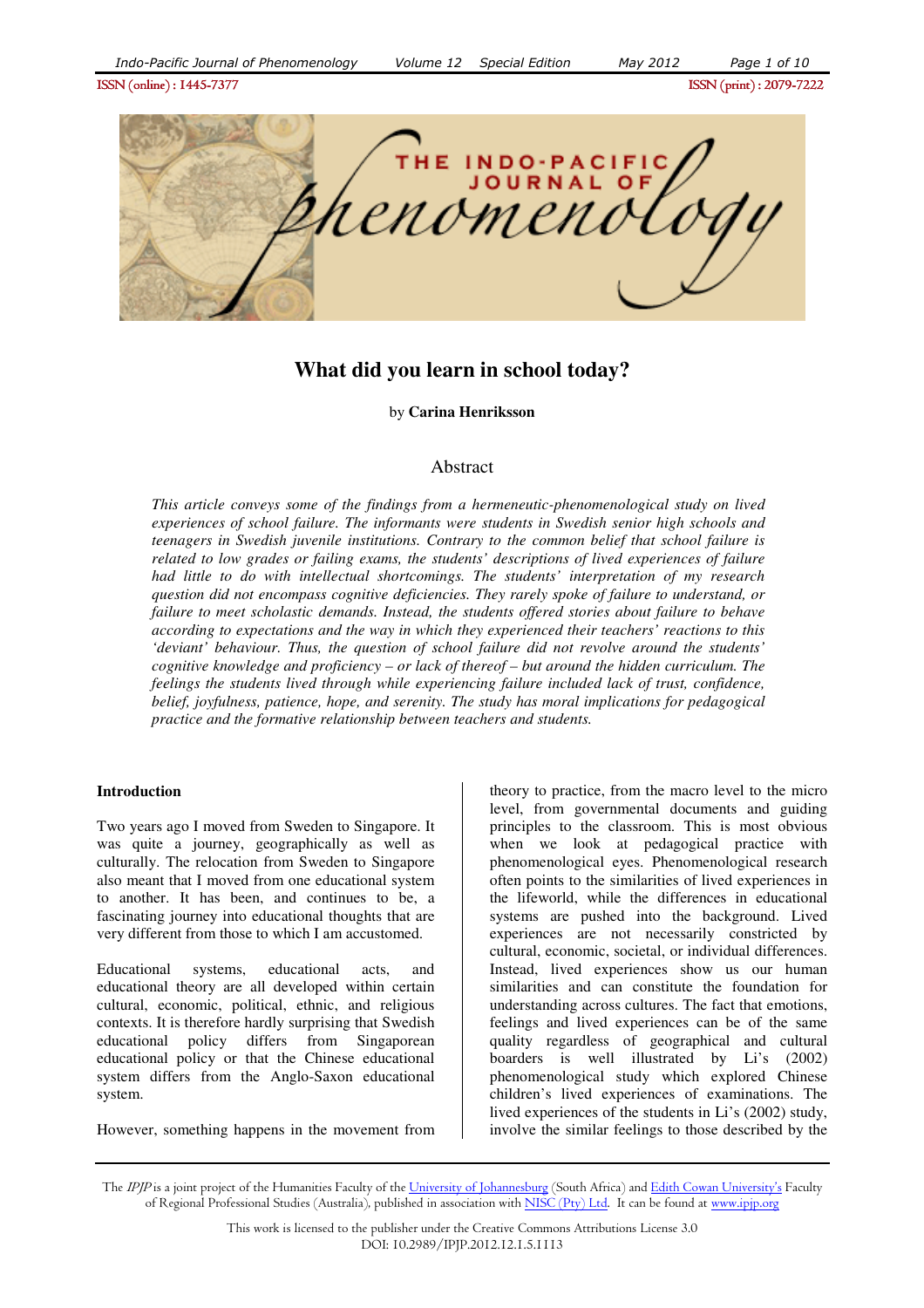students in my study concerning failure. Both research studies were able to identify feelings such as shame, distress, insecurity, and worthlessness. However, the personal implications and consequences of these feelings are likely to vary depending on the specific (i.e., Chinese or Swedish) educational system and cultural tradition of the country.

# **Methodology and Method**

Certain forms of knowledge are not well recognized in educational theories and in pedagogical practice:

These are the corporeal, relational, temporal, situational, and actional kinds of knowledge that cannot always be translated back or captured in conceptualizations and theoretical representations. In other words, there are modes of knowing that inhere so immediately in our actions, in our body, in our relations, and in the things around us that they seem invisible. (Van Manen & Li, 2002, p. 220)

This is embodied, lived knowledge as opposed to cognitive, theoretical knowledge. This kind of knowledge is, in its invisibility, part pre-reflective, pre-theoretic, and pre-linguistic. It is possible to ask, and rightfully so whether, given the invisible, prereflective, pre-theoretic and even pre-linguistic nature of this knowledge, it can be researched at all. That is the aim and the challenge of hermeneutic phenomenology. As the Dutch phenomenologist Langeveld (1983) put it,

 As we all know, nothing is so silent as that which is self-evident. Thus it becomes our task to render audible, readable, articulate, that which is silent. (p. 5)

Stated more explicitly, if we, as researchers, want to investigate these silent or pre-reflective aspects of human life we need to, as Van Manen (1990) says, borrow other peoples' lived experiences. We need to ask other people to describe how they experienced a specific moment in their lives so that we can describe and interpret their lived experiences. Through this process we give voice to their experiences. In this particular study my request to the teenagers to share a memory of a moment when they experienced school failure, represented the first time someone ever asked them to describe how and not why they experienced what they did. For the first time they could give voice to their experience of failing in school, not to their explanations of why they failed in school.

# **The study**

The primary aim of this study was to explore how students experience school failure and to disclose taken-for-granted attitudes and unreflective understandings of these experiences. The students' oral and written lived-experience descriptions of moments when they felt that they failed in school were described and interpreted with the intention of exploring what is actually happening during these experiences and not what is seemingly happening.

In this process it was observed that there is a certain connection between pedagogy and hermeneutic phenomenology. Pedagogy simultaneously requires a phenomenological sensitivity to children's lifeworlds and an ability to interpret the pedagogical significance of living with or educating children. Moreover, "pedagogy requires a way with language in order to allow the research process of textual reflection to contribute to one's pedagogic thoughtfulness and tact" (Van Manen, 1990, p. 2).

# **The students**

In order to conduct this study I turned to two groups of students. One group consisted of former students in an Individual program<sup>1</sup> in senior high school. The other group consisted of teenagers in juvenile institutions. My reasons for selecting these two groups are described below.

# *Former students in an Individual program*

In an earlier study (Henriksson, 1999) I interviewed four former students in an Individual program. The aim of that study was to develop an understanding of why students drop out of a National program. The study also aimed to understand how students might experience the consequences of dropping out of school. During my first interview with a female student I had the distinct impression that she wanted to tell me something; that she was prepared to answer a question that I had not yet asked. This feeling grew stronger with each student interview, especially when our talks touched on the students' relationships with their teachers. For several years, I was unable to dismiss the feeling of having missed something important and when I started to look for informants for my study on school failure I returned to these transcribed interviews and reviewed them with phenomenological eyes. Of the four interviews, two provided me with interesting information concerning experiences of school failure.

# *Students in juvenile institutions*

Between May 2001 and May 2002 I was responsible for the further education of twenty teachers in

 $\overline{a}$ 

<sup>&</sup>lt;sup>1</sup> Students who are placed in an Individual program have not yet met the requirements for a National program, i.e. their grades are not good enough.

The IPJP is a joint project of the Humanities Faculty of the University of Johannesburg (South Africa) and Edith Cowan University's Faculty of Regional Professional Studies (Australia), published in association with NISC (Pty) Ltd. It can be found at www.ipjp.org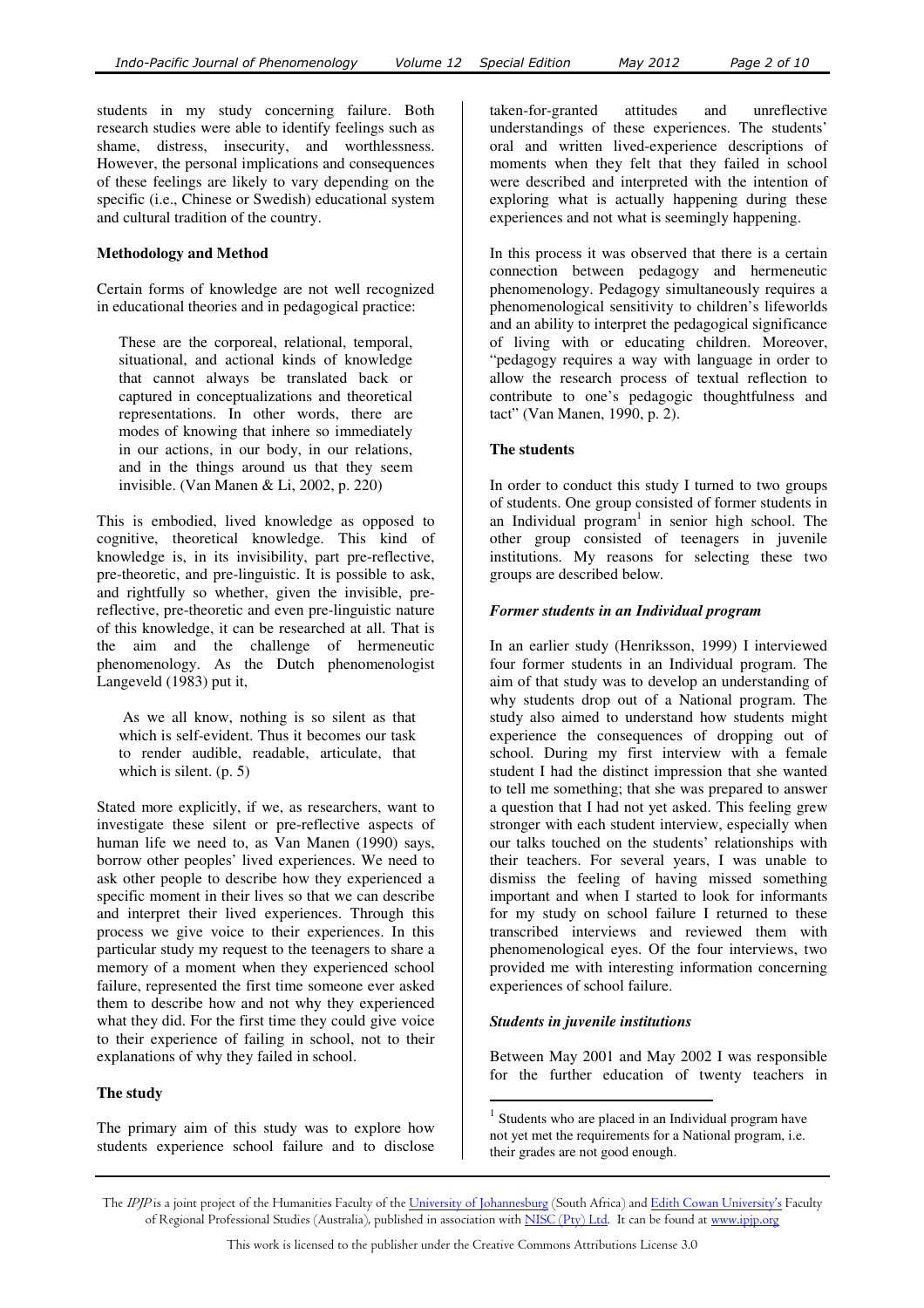juvenile institutions, a course that took place at Växjö University in Sweden. During this period I was asked by The National Board of Institutional Care to conduct a survey on the educational conditions at 30 juvenile institutions. These two projects provided me with a lot of information concerning juvenile institutions, the teenagers taken into custody, and the teachers' daily struggle with students who, from a very early age, had experienced failure in school. The knowledge I gained also made me eager to gain more *in situ* knowledge. During spring 2002 I repeatedly visited two juvenile institutions in order to collect experiential accounts from the teenagers. Eleven students, six boys and five girls, agreed to participate in the study. The students were asked to write a livedexperience description of a particular moment when they had experienced failure in school.

Once I had received and read the students' descriptions, I returned to the institutions to conduct interviews in order to explore the descriptions and gain a deeper understanding of the students' experiences. This double approach to the gathering of experiential data was used because I sometimes failed to see the point in the written accounts due to the poor quality of the writing. I therefore needed more information in order to fully understand what the students wanted to express.

#### **Method**

In this study I made use of students' written accounts, interviews with students and a combination of both these sources of data. My first step involved asking students to write an experiential account of a moment when they experienced failure. My instructions to the students were: (1) Try to recall one specific moment when you felt that you failed in school; (2) Describe the lived experience from within, i.e. write in the first person; (3) Try to write it down as precisely as possible; (4) Try to recall what you felt, saw, heard, smelled etc.; (5) Do not embellish your story; and (6) Do not try to explain why you experienced what you did.

Some of the stories I received described the lived experiences so vividly that I could use them without exploring the matter further. However, some of the other stories were not so well written and I struggled to understand what the student wanted to say. I followed up these stories by conducting interviews upon interviews. In the interviews I simply asked the students to describe their experiences a bit further and with a bit more detail. There were also students who, for a variety of reasons, did not want to write down their experiences. I conducted interviews with these students in order to allow them to share their experiences with me. Once I had collected all the lived-experience descriptions, my first task involved

editing the experiences into anecdotes.

Within phenomenological research the term anecdote was first used by Van Manen (1990). The word anecdote has its origin in the Latin prefix *an* (not) and the root *ekdotos* (published). The word therefore refers to something that is secret or private, and can also refer to a previously unpublished narrative or historical detail (Oxford University Press, 2003). This definition is worthy of interest. In this study the editorial work of transforming the lived-experience descriptions into anecdotes was carried out in varied ways and to different extents. In order to facilitate this process I needed to create linguistic concepts that somehow demonstrated this reconstruction of the raw material. Based on the term anecdote I created the notions *synecdote* and *conecdote*.

The word *synecdote* has its origin in the Latin prefix *syn* (joint) and the root *ekdotos* (published). This term is used for the stories that are the result of an amalgamation of written description and interviews. The students' written lived-experience descriptions were used as a foundation and the editorial work consisted of integrating the oral accounts from the interviews with the written accounts. This resulted in the production of a richer description of the experience.

The word *conecdote* has its origin in the Latin prefix *con* (together) and the root *ekdotos* (published). The *conecdotes* used in this study were the result of the editorial work of reconstructing transcribed interviews into coherent stories of lived experience. This delicate work involved distinguishing thematic statements, which were brought together without jeopardizing the original meaning of the interviewees' experiences (Henriksson, 2008).

The notions anecdote, *synecdote*, and *conecdote* refer to a 'figure of mind' that manifested itself during the editorial work and for which I needed linguistic concepts. These concepts were methodically necessary in order to explicate the process from livedexperience descriptions to coherent experiential accounts. However, in the analyses I did not take the way in which the stories were constructed into consideration. During the analyses, my focus was on how the experiences were lived through. However, validity and trustworthiness call for a thorough depiction of the research process. Thus, the concepts also helped in making my method transparent for the readers as well as for other researchers.

# **The Study**

#### *First impressions*

As I read the lived experience descriptions from the

The *IPJP* is a joint project of the Humanities Faculty of the <u>University of Johannesburg</u> (South Africa) and <u>Edith Cowan University's</u> Faculty of Regional Professional Studies (Australia), published in association with <u>NISC (Pty) Ltd</u>. It can be found at <u>www.ipjp.org</u>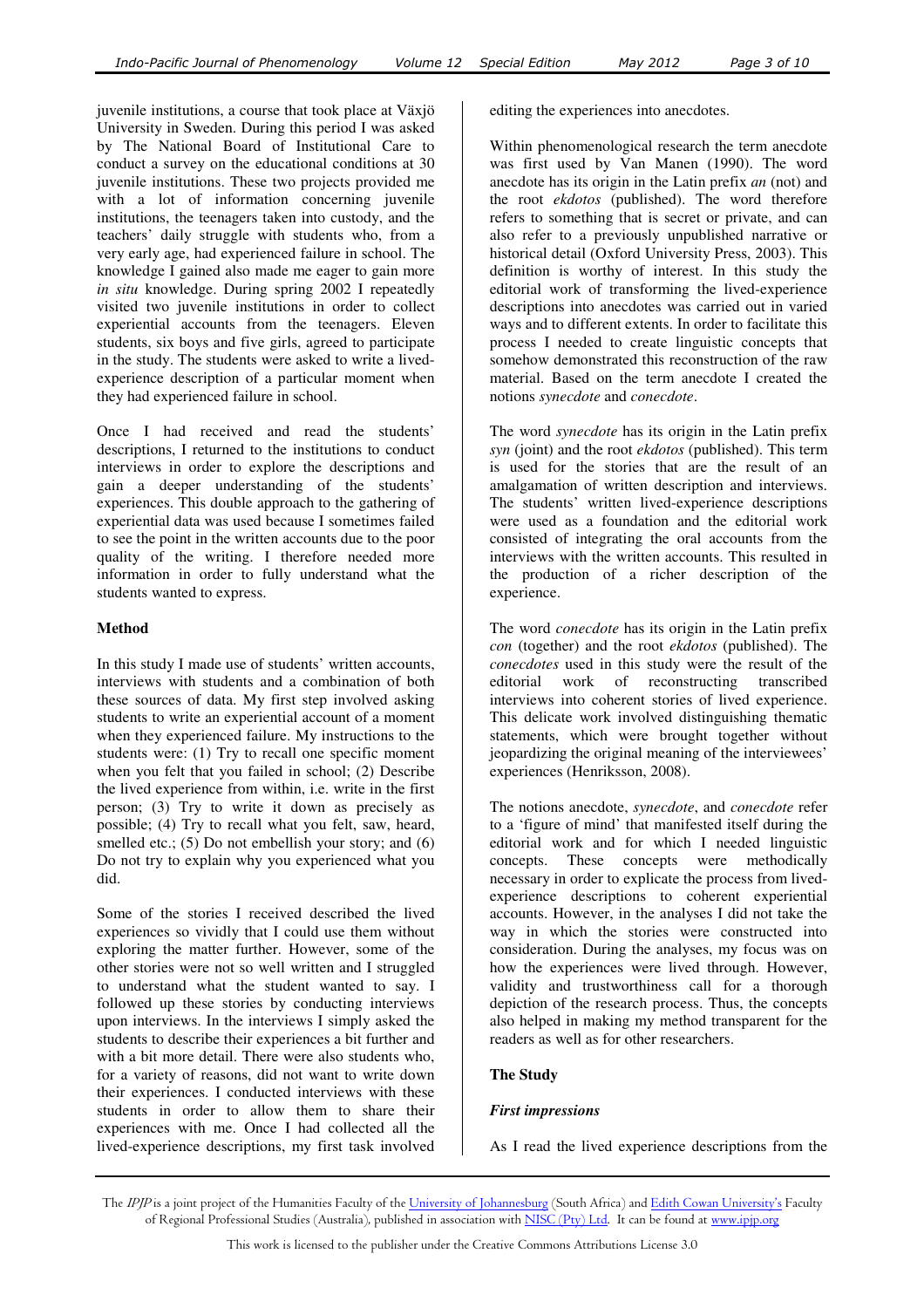students, I was immediately confronted by my own pre-understandings. My research question was thus formulated based on my own experiences as a student, stories I had been given quite informally by others, my previous interviews with students in Individual programs, and theoretical conceptions. I had also already painted a mental picture of what an experience of a failure in school is like. With hindsight, it is obvious that I saw the notion of school failure in the light of dropping out and also that my understanding was coloured by my role as a teacher. My pre-understanding suggested first, that it is easy to call to mind a specific moment of failure, and second, that this failure has to do with cognitive inadequacy. However, the students' lived experience descriptions proved me wrong. The once narrow context of the research question entered into dialogue with a new, wider context: The students' interpretation of my research question did not encompass cognitive deficiencies. They rarely spoke of failure to understand, or failure to meet scholastic demands. Instead, the students offered stories about failure to behave according to expectations, and their experiences of their teachers' reactions to this 'deviant' behaviour. Thus, the question of school failure did not revolve around the students' cognitive knowledge and proficiency (or lack thereof) but around what is known as the hidden curriculum. What occurs in classrooms is not just that the students learn (or do not learn) a specific subject. Much of what occurs in classrooms has to do with learning something about oneself. My research question was therefore not just about seeing school failure as failure as a student, but also as failure as a human being.

Teaching does not merely require cognitive and pathic knowledge in the pedagogue. Teaching requires awareness of the inherent unequal nature of the relationship between student and teacher. A positive pedagogical relation may be interrupted and destroyed within seconds through unawareness of this asymmetry, or through misuse of power on behalf of the teacher (Croona & Jenner, 2001). Teachers are often highly skilled in identifying ethical dilemmas, but it is not as easy to identify, or even be aware of, ethical issues in class while teaching is under way (Jackson, Boostrom, & Hansen, 1993). My study shows that the moral messages sent by the teacher (or even between peers) are likely to be subtle, frequently unintentional and sometimes invisible to both sender and receiver.

# *Friend or enemy?*

When we send our children to school, we trust adults other than ourselves to educate and guide them. We assume that teachers educate our children, and for the most part this is what happens. However, numerous

questions remain: What do they teach? What do children learn, besides different subjects? What do they learn about themselves and their teachers? Susan's *conecdote* points to the fact that learning a subject might not be the most important lesson learned:

My teacher, Mr Nielsen, was standing by the black board, explaining something for the class. He was talking, and talking, and talking, but I still didn't get it. I raised my hand: "No, I don't understand"

So, he repeated what he just said, but I still didn't understand. He explained exactly the same way the second time — and the third time, but he only made it sound more complicated. He sort of went around the problem all the time, instead of just saying "this is the way it is". He didn't try to make it

any easier. I said again: "I still don't understand!"

You feel like an idiot when you ask several times and still don't get it. Of course, he got angry with me.

"Are you paying attention? Do you listen to me? Do you hear what I'm saying?"

"I do listen, but I still don't understand!!!"

Was it my fault that I didn't understand when he was explaining? A teacher shouldn't just be a teacher. A teacher should be someone to remember, someone you can talk about and say, "Yeah that was a good teacher". A teacher should make you want to try hard to please him. You see, if my teacher is pleased with my work, I am pleased too. Some teachers, like Mr Nielsen, are just like, "let's pound some knowledge into your head, and then we're done with you" or "I really have tried to teach you, but you are worthless". They really shouldn't be our enemies; they ought to be our friends.

Susan says that "A teacher shouldn't just be a teacher". It is interesting to try to understand what she means by that and why she wants to remember her teacher. Her statement about what teachers should be like points to the fact that she has an image or a mental picture of what a teacher should generally be like. This image may stem from experiences of other teachers, it may have its roots in societal norms, or it may be an anticipation of what Susan as a young person needs or wants from a teacher. Susan's image obviously does not correspond with the teacher, Mr. Nielsen.

When Løgstrup (1971) discussed the source of what he calls the silent demand, he argued that the mental pictures we form of other people may break down when we encounter that person face-to-face. The

The IPJP is a joint project of the Humanities Faculty of the University of Johannesburg (South Africa) and Edith Cowan University's Faculty of Regional Professional Studies (Australia), published in association with NISC (Pty) Ltd. It can be found at www.ipjp.org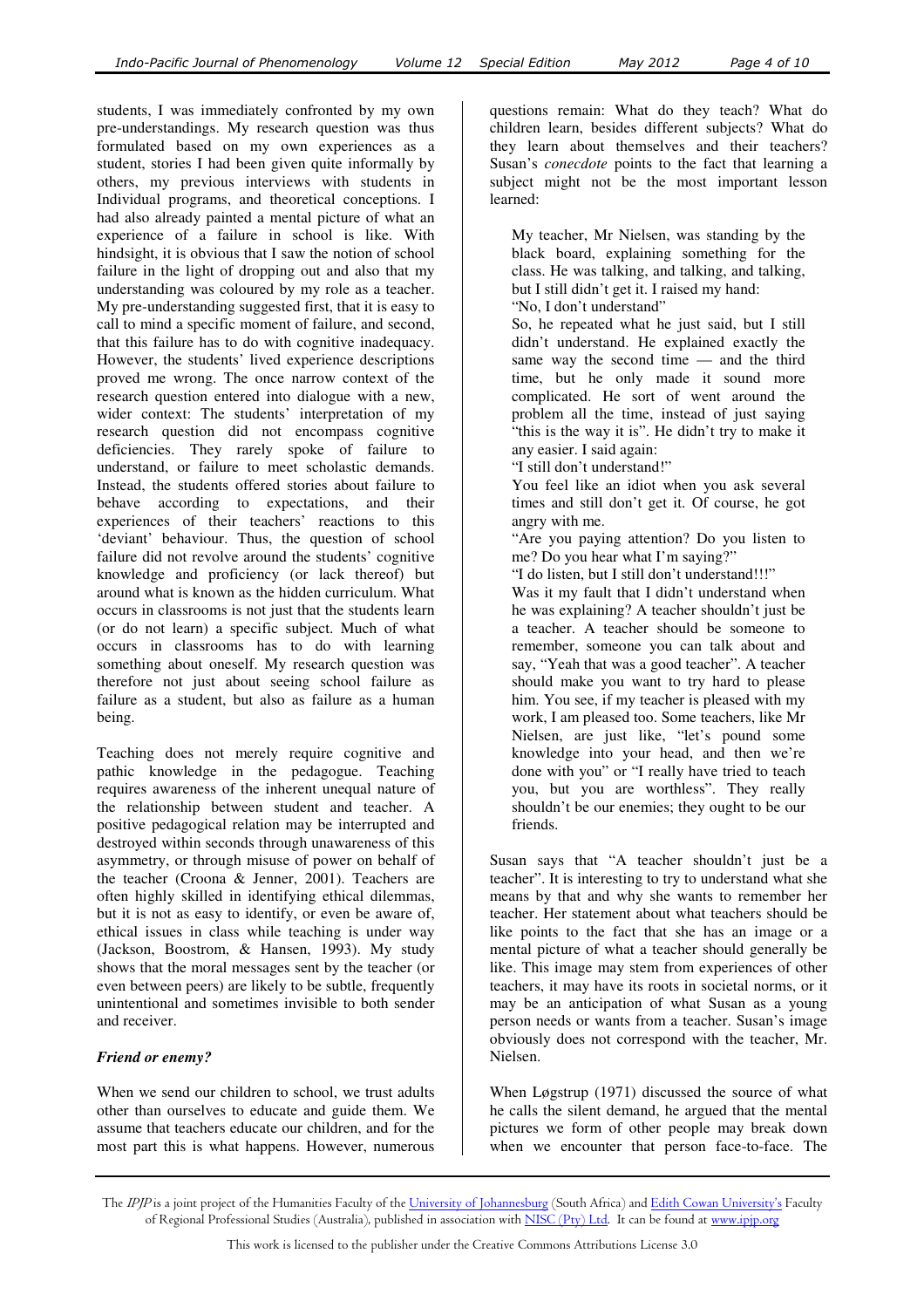personal presence erases the image and this means much more than just changing our image of the person:

It means that the actual presence of the other person leaves no room for a mere picture. His presence and my picture of him are irreconcilable. They exclude each other, and it is the picture that must give way. (Løgstrup, 1971, p. 14)

Susan appears to have experienced her teacher as a mere instructor, a supervisor and a detached adult. Something is apparently missing in this particular student-teacher relationship. Susan experiences Mr Nielsen's teaching style as utterly pragmatic, even technical, and she reacts negatively to this approach. She not only rejects this kind of teaching style, she also senses that there are alternative teaching styles, and verbalizes this in the statement that teachers "ought to be our friends". Friendship, if seen as a relation between equals, is by no means the same as a "teacher-student relationship". The relationships do, however, have some common features and it is not difficult to understand what Susan is trying to express. In much the same way as a caring and good friend, a sensitive pedagogue evokes feelings of relationality, bonding, warmth, security, and trust. However, Susan's picture of teachers as being more than just teachers is erased when she encounters Mr Nielson. Implicitly, Susan identifies Mr Nielsen, and other teachers like him, as adults who evoke completely different feelings in their students. They are the enemies.

In his moving poem, *First Day at School*, Roger McGough (n.d., cited in Warwick, 2000) gives voice to a first grader's initial impression of school. The child is standing in the schoolyard, waiting for the bell to ring:

And the railings.

 All around, the railings. Are they to keep out wolves and monsters? Things that carry off and eat children? Things you don't take sweets from? Perhaps they're to stop us getting out. Running away from the lessins. Lessins. What does a lessin look like? Sounds small and slimy. They keep them in glassrooms. Whole rooms made out of glass. Imagine.

(McGough, n.d. as cited in Warwick, 2000, p. 53)

The word enemy is etymologically related to the Old Norse word *vargr*, meaning wolf and the Lithuanian word for misery, *vargas*. So the word enemy does not only describe a person who is hostile, but it also has

the denotation of someone who attacks you and causes you misery. Imagine what it must be like to spend several hours a day trapped in a room with your enemies, with wolves that attack you. It is unsurprising that some children decide to break away from school, either mentally or physically.

#### *Silent speech*

Everyone has both positive and negative experiences and memories from school. Interestingly, these recollections rarely include memories of exactly what was taught. Susan's lived experience description vividly shows that what we remember is how the teacher taught and how the teacher made us feel. Susan does not even mention what class she was in. It could have been social science, it could have been maths. It is possible that she does not even remember. How often do we engage in conversations such as, "Do you remember when we were supposed to learn the German prepositions?" or "Did we not learn a lot during our assignment about the Sami people?" Instead, we are more likely to talk about how angry our language teacher became when we constantly mixed up the prepositions, or how we laughed in surprise when our social science teacher summarized our assignment by singing a Sami folk song.

It is therefore not explicit formal knowledge and curricula but more implicit informal knowledge and the hidden curricula that stay with us for a long time. My conversations with students in Individual programs and inmates in juvenile institutions underscored the fact that experiences of school failure mainly relate to the interaction between teacher and student and not to the interaction between the student and his or her acquisition of knowledge. From a student perspective, experiences of school failure consequently came to encircle the teachers' ethical standpoint and moral manner.

It is often assumed that teachers act in morally appropriate ways, that they recognize that they stand in positions of influence in relation to the children they teach, and that they act in the best interest of the child. However, teachers do not automatically become noble moral models simply because they work with children. Although what is considered the best interest of the child is always a function of cultural, historical, political, and religious discourses, the *United Nations Convention on the Rights of the Child* (1989) shows that certain basic assumptions regarding the child's best interest are shared globally<sup>2</sup>. Regardless of the UN document and other official ethical guidelines for teachers "many of the moral meanings inherent in teaching are unwilled and

<sup>&</sup>lt;sup>2</sup> The US and Somalia are the only UN countries that have not signed the convention.

The *IPJP* is a joint project of the Humanities Faculty of the <u>University of Johannesburg</u> (South Africa) and <u>Edith Cowan University's</u> Faculty of Regional Professional Studies (Australia), published in association with <u>NISC (Pty) Ltd</u>. It can be found at <u>www.ipjp.org</u>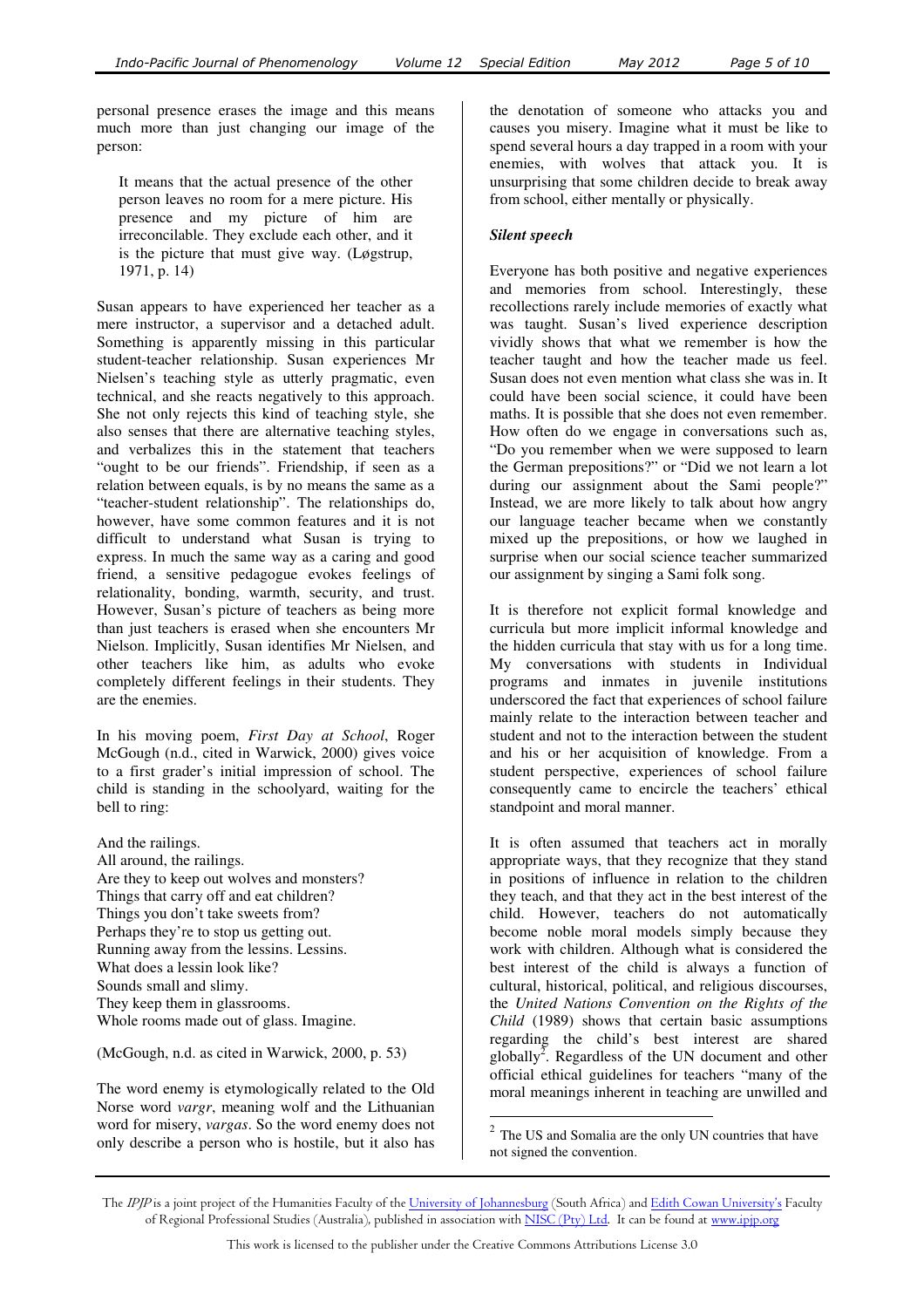unintentional" (Hansen, 1986, p. 827). Although the teacher's moral posture is sometimes based on reflection and articulated, it is sometimes also unreflected and tacit. Regardless of the exact way in which the moral message is brought forth and perceived in the classroom, I agree with Hansen's (1986) statement that "many of the moral meanings inherent in teaching are unwilled and unintentional" (p. 827). Put simply, this means that no lessons are amoral. The German philosopher Martin Buber (1953) holds that it is a fatal mistake for a teacher to teach ethics, since the student perceives what the teacher says as some sort of marketable knowledge currency. Morality is then treated as a commercial commodity, and cannot be used as a foundation for character building. Instead, the only thing that may influence the student as a whole being is the teacher himself or herself as a whole being. The pedagogue does not have to be a moral genius to foster moral beings but he or she does have to be a whole human being. This means that the teacher must communicate with his fellow beings in a direct way so that his vibrancy beams toward them and has its strongest influence precisely when he does not wish to influence them.

Various ethical norms, reflected and unreflected, are at work in the following story about Maggie's experiences of a specific lesson. A moral message beams from the teacher toward Maggie and her peers.

As I am seated in my desk, I turn to have a look around in the classroom. More than ten of my peers are missing. Mr Jones notices the absentees in his book, and I expect him to make an angry comment on skipping classes, but he just frowns as if he is irritated and starts the lesson. Last week I skipped several classes but none of my teachers asked if I was okay. They did not seem to care at all. I wonder why no one walked up to me and said "Why are you skipping classes so often?" I feel that I do not matter to them. Sure, I was not bright enough for a national program, but I am not worthless, am I? Why do they judge me as ignorant? I guess their expectations of me are low. I am supposed to perform poorly, and I am expected to skip classes. Ok, then, I will skip classes and meet their expectations.

There are only a few children who are so visible and rapidly seen as those who fall outside what is considered normative by society. However, the look of the teacher is not like the look of everyone else. The look of the teacher is expected to have a certain professional quality. Teachers are supposed to have a pedagogical look, a look that is at the same time seeing and non-seeing. A child needs to be seen and recognized for his or her positive qualities in the present, as well as for his or her budding future, and a

child needs to feel the teacher's worthwhileness. However, this seeing also occasionally needs to possess a certain blindness, a seeing that is blind to certain qualities or non-qualities in the studentteacher relationship.

Pedagogical seeing is protectively blind ... and constantly strives to strengthen and enable the student. The pedagogical look passes over what should be acknowledged and recognized but not called attention to. (Saevi, 2003, p. 12)

What is noteworthy in Maggie's story is that the ethical message expressed by the teachers is silent. Mr Jones seemed to be irritated when many students were absent; Maggie wondered why the teachers did not care; she felt that she was doomed; the teachers' eyes signalled that she was worthless; she guessed that the teachers expected her to perform poorly. The teachers in the story verbalize nothing of what Maggie expresses. However, through their gesture, posture, or tone they signal that they see the students as incompetent or even untrustworthy.

From a very early age, children are waiting, with all their senses wide open, for significant adults to guide them. Parents, who are usually the first significant others for a child, often experience the calling of a child as a call for moral direction. As adults, we experience how children naturally turn to us for guidance, and they seem to have a firm conviction that their parents know everything. We are also likely to be forced to accept that this early admiration is transferred from us as parents to other adults, especially to teachers. As parents and teachers we are significant adults because we matter to children, and because children stand in a dependent relation to us. Individuals do not scan the faces or read the gestures of people who are indifferent to them. Precisely because of their dependence, children seek confirmation of their behavior and recognition as human beings. This makes them into exceptional, but also vulnerable, cue seekers.

Maggie never hears the teachers say that they are irritated, that they do not care, that they regard her as worthless, or that skipping class is acceptable. The message is mediated through a silent communication channel, sometimes consisting of body language and sometimes of gestures, but frequently the look of the teacher is enough for the student to grasp the message. Maggie's story therefore highlights a most intriguing question: How do teachers look upon their students, and how do the students experience this look? It also highlights additional questions, such as: What takes place in the relation between teacher and student? What qualities or non-qualities does the look have? What Maggie articulates in her story is the

The *IPJP* is a joint project of the Humanities Faculty of the <u>University of Johannesburg</u> (South Africa) and <u>Edith Cowan University's</u> Faculty of Regional Professional Studies (Australia), published in association with <u>NISC (Pty) Ltd</u>. It can be found at <u>www.ipjp.org</u>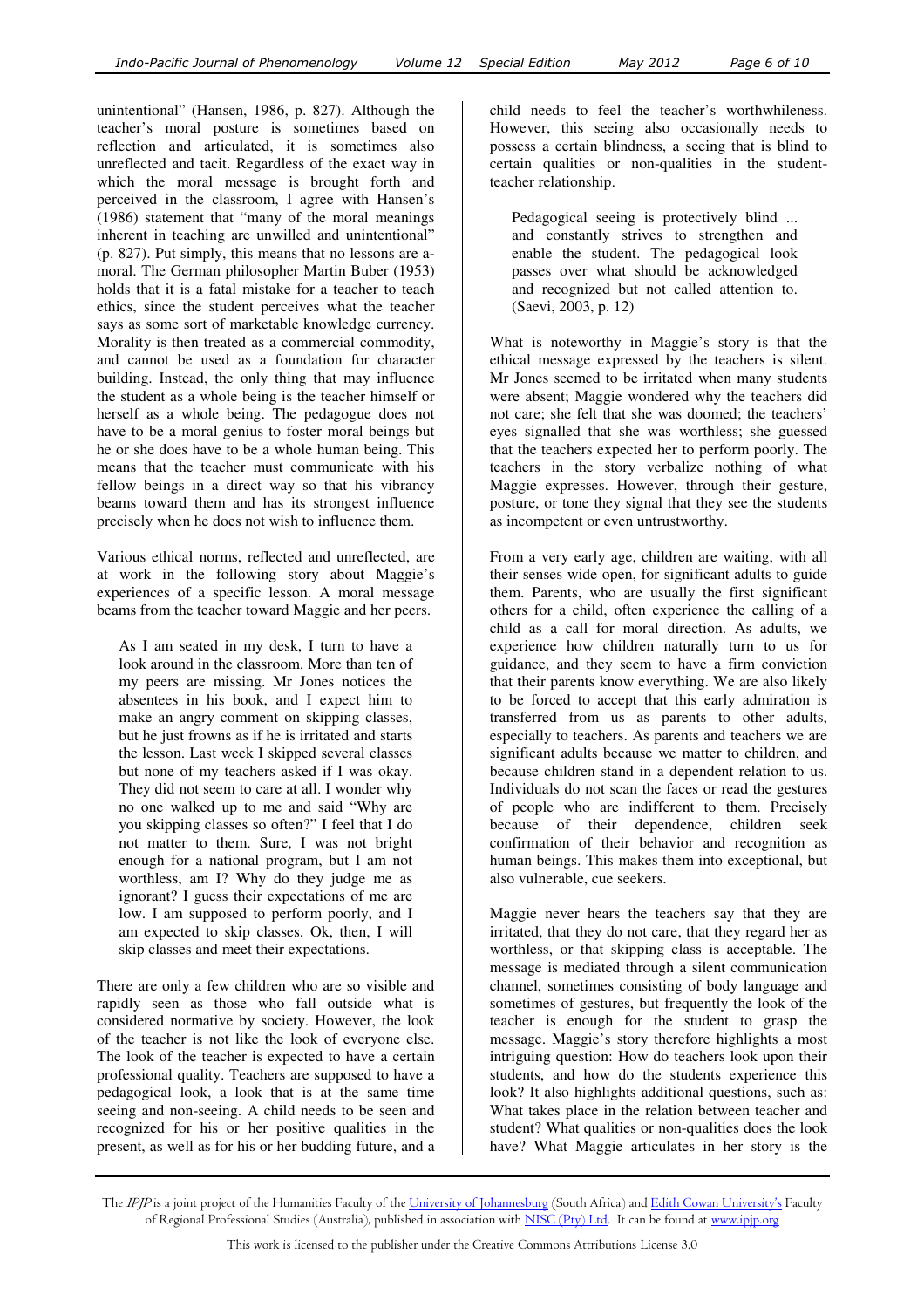essence of the Thomas theorem: "If men define situations as real, they are real in their consequences" (Thomas & Thomas, 1928, p. 572).

Maggie and her peers apparently experience the teachers' disinterest as permission, or even a dare, to skip class. The consequences seem obvious. In the short run, the students continue their blameworthy behaviour despite the fact that the teachers do not seem to regard the behaviour as blameworthy. In the end, the teachers' attitudes might create predicaments for future education and the students' eagerness to learn. It is possible, from a wider perspective, that the teachers' moral manner or lack of moral manner constitutes part of the youngster's moral development and his or her self-identity.

#### *The look of the teacher*

Sartre has described how the 'look' is experienced as a form of possession. "The Other's look shapes my body in its nakedness, makes it emerge, sculptures it, produces it as it *is*, sees it as I shall never see it. The Other holds a secret — the secret of what I am" (Sartre 1969, p. 209). Sartre has been criticized for providing a one-sided description of the 'look', because the look can also be experienced in a positive manner such as in the admiring look of the lover, the inquisitive look of a teacher, or the encouraging gaze of the person who makes us feel successful. Regardless of the intention of the look, the other person becomes the medium through which I see myself. The look of the teacher thus constitutes a Pygmalion effect:

It is the educator himself, who makes a person, a child, a boy into a bad person, a bad child, a bad boy. It happens when one is supposing a vicious, bad, or at least crooked intention in everything that is done by the child or the boy in ignorance or without consideration ... Unfortunately there still are such calamitous individuals amongst educators; they always see little, nasty, insidious, lurking devils in children and boys, where others at most perceive an overabundance of fun or the results of a somewhat unbridled joy of life. Such ill-fated individuals, especially when they are educators, turn other persons or children, whether they are totally innocent or not, into culprits, by putting thoughts and actions into them which otherwise would be unknown to them. (Fröbel, 1951, p. 75 cited in Bollnow, 1962, p. 25)

Maggie and her peers perceive and comply with the expectation that they not only will, but also clearly should skip classes. However, the look of the teacher does not only create the student Maggie. Through the

look Maggie's interpretation of her human value is created. The value that the teacher places on Maggie is obviously not the value that Maggie herself recognizes. Maggie says, "I am not worthless, am I?", but obviously the teacher created that thought. In the eyes of the teacher she was worthless. It would, though, be highly unfair to hold that the look of the teacher only produces "the bad child" (Fröbel, 1951, p. 75 cited in Bollnow, 1962, p. 25), thereby suggesting that teachers are child wreckers by nature. The sensitive and thoughtful teacher also brings the opposite, the good child, into full being.

The next story shows how a maths teacher, Mr Lundgren, not only composes a good maths student, but also composes a student who has trust in herself, who feels recognized, and is willing to take risks. This student becomes a confident human being in the sphere of life.

My math teacher, Mr Lundgren stands by the window and severely scans the rows of desks. He is an extremely harsh man and his strict regime holds the whole class in awe. I am always on my toes because he can send any of us kids to the blackboard to solve a math problem. Will I be the one today? I hope not, because you never know what kind of problem you are expected to solve, and you feel like such an idiot when you stand there with the chalk in your hand and you have no idea what formula or digits to write and everybody just stares and holds their breath. But the feeling when you make an effort and perhaps even manage to solve the problem! The look on Mr Lundgren's face is such a reward! He makes me feel smart and that I have earned his respect. Not just because of the math problem, but because I show that I am determined to do something with my life, that I want to get somewhere. I feel he has trust in me, that he believes me capable of making an effort.

This story leads us to ask questions regarding Josephine's experience during her maths class. She has a teacher who apparently holds a tight grip over his lesson and over his students. In fact, the students seem to be somewhat scared by Mr Lundgren's teaching style. However, the story is saturated with hope and feelings of competence.

Apparently Mr Lundgren challenges all students equally. According to Josephine, anyone could be asked to step up to the blackboard to solve a problem. It also seems that Mr Lundgren's focus is not so much on the problem at hand, as on solving the problem. His main interest seems to be directed towards the process of working out the problem, not the result itself. The teacher's approval is not necessarily earned

The IPJP is a joint project of the Humanities Faculty of the University of Johannesburg (South Africa) and Edith Cowan University's Faculty of Regional Professional Studies (Australia), published in association with NISC (Pty) Ltd. It can be found at www.ipjp.org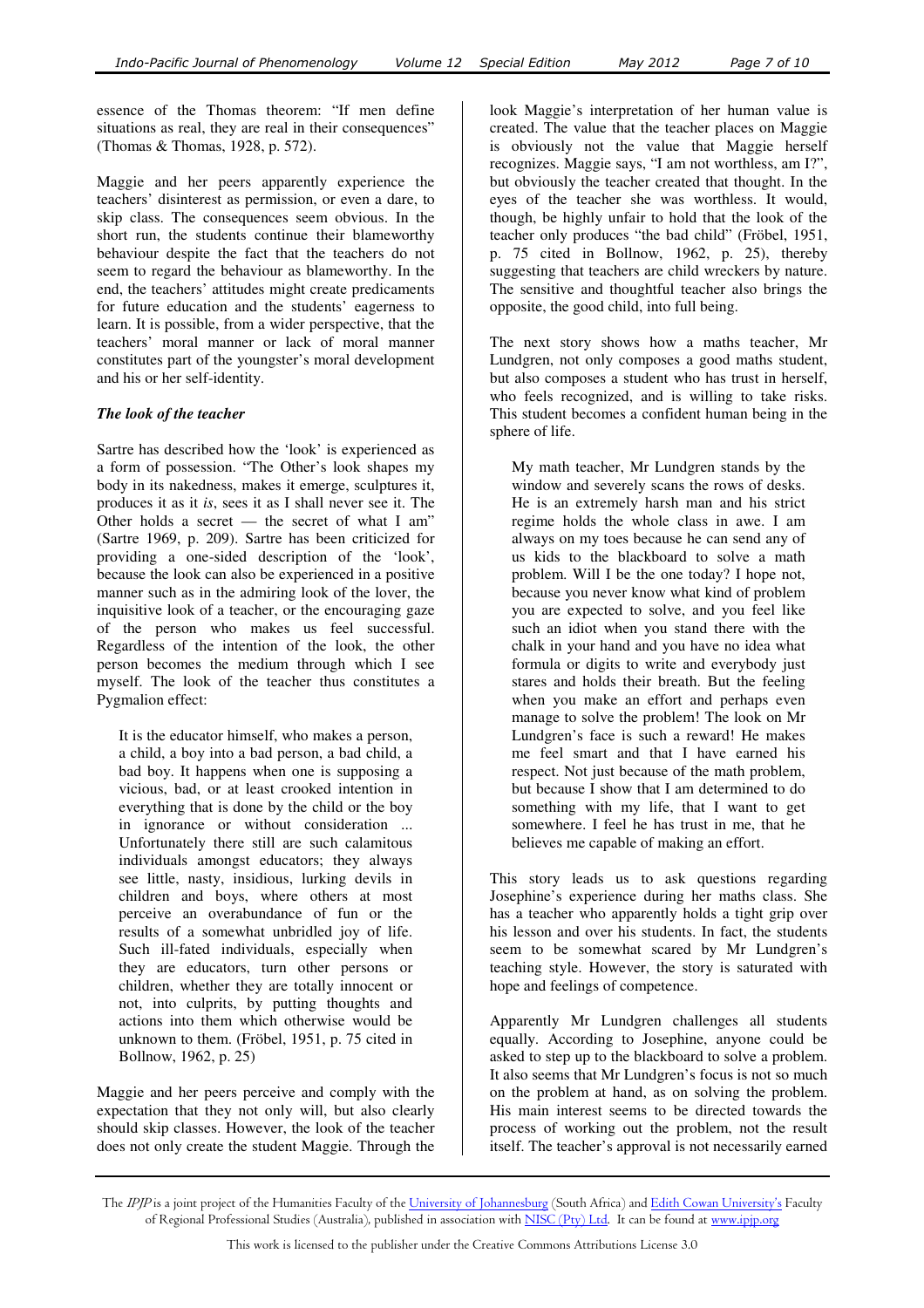only through a correct answer. Making an effort leads to recognition. When standing by the blackboard, Josephine experiences the look of the teacher in the now. The look is therefore context constrained. She experiences herself as competent at solving maths problems, or at least as competent enough to make an effort. That experience alone would be sufficient to explain Josephine's feelings of being recognized and her grades. However, there is also something else happening here. Josephine says, "He makes me feel smart and that I had earned his respect. Not just because of the maths problem, but because I show that I am determined to do something with my life, that I want to get somewhere". It appears that the look of the teacher is not solely context restricted. The look breaks through the borders of the spatial classroom and floods other spheres of Josephine's life. It becomes non-contextual, or meta-contextual. For Josephine, the teacher's recognition transcends both the specific lesson and the school context. It transfers her from concretely being in school into being in the world. Mr Lundgren's manner and pedagogical attitude towards Josephine and her peers, his fairness and trust in them seem to have created a feeling of confidence. It was not just that he showed the students that he had trust in them, he also made the students trust their own ability to learn math, he made them feel confident to learn life and to learn for life.

# **A pedagogical relationship**

The question then needs to be asked of how teachers can create a pedagogical atmosphere in which children experience growth and the joy of learning.

Last day of school. The first eight pews in our small country church are reserved for the ninth graders. There they are; side by side with their peers. Our usually so lively teenagers are unusually quiet. Maybe they are still tired after the trip yesterday to the fun fair. Maybe they feel the same as I do, that the clerical atmosphere brings forth an inner stillness. After the ceremony, the hymns, and the headmaster's speech, it is time to hand over the envelopes with the final grades. In alphabetic order, the students and their teachers are called to the sanctuary to receive their envelopes. I look at our son's teacher, Thomas; tall and muscular and with shaved head, a former UN soldier. He joined our son's class last year and in two semesters he has created stability in a class, which for eight years has been known as 'unruly'. Now his last task in this class is to hand out the transcript and with a handshake send his students out in the world. Thomas smiles, tousles their hair or puts his hand on their shoulder as he hands

over the envelopes. Most of his students hug him, unworried about how the intimate act might be regarded by their peers. Some of the girls are tearful and even the boys, who have a reputation of being 'problem students' are noticeably moved by the moment. As the class returns to the pews, Thomas swiftly puts his hand over his eyes.

This leads to the question of what possible experiences in the class room are behind the students' and Thomas' farewell in the church. It also leads to questions regarding the kind of relationship they have and how this relationship was created and maintained. The students' hugs and tears seem to express a multitude of emotions. Perhaps they express thankfulness for being taught the French *passé composé* or for having learned about the number of members in parliament. However, it is more likely that the palpable feelings of appreciation between students and teacher express something that is much harder to put into words.

The responsibility to create an atmosphere of trust and security is embedded in the overall teaching assignment of carefully guiding the child through childhood into adolescence and adulthood. Trust and security are primarily created in the home. Parents are the first persons to create a sheltered domain in which the child can safely grow. As the child gradually moves from the shelter and reaches out for the larger world outside home, parents must rely on the teachers to safeguard their child. When parents and teachers provide a safe haven, then the child's trust in one specific person usually develops into a generalized trust in life. However, the child's trust in the teacher, and later in the world, is reciprocal. This means that the teacher must concurrently have trust in the child and his or her abilities to learn and develop.

By highlighting this reciprocal relationship, Bollnow (1962) distinguished trust from confidence. Confidence, he argued, is one-sided and relates to distinctive, mostly cognitive, abilities. For instance, the teacher or the child may be confident that certain assignments will be satisfyingly accomplished. In contrast, trust is relational and demands a response and refers to the emotional encapsulation of teacher and child. Both trust and confidence are crucial to the feeling of belief. The belief of the pedagogue strengthens the positive abilities which he or she presumes a child possesses.

A thoughtful pedagogue would also create a sense of joyfulness in the child, since within joy rests not only a cheerful present but also anticipation of future experiences. The temporal aspects also imply the teacher's need to show patience. Impatience, according to Bollnow (1962) "is an unnatural human

The IPJP is a joint project of the Humanities Faculty of the University of Johannesburg (South Africa) and Edith Cowan University's Faculty of Regional Professional Studies (Australia), published in association with NISC (Pty) Ltd. It can be found at www.ipjp.org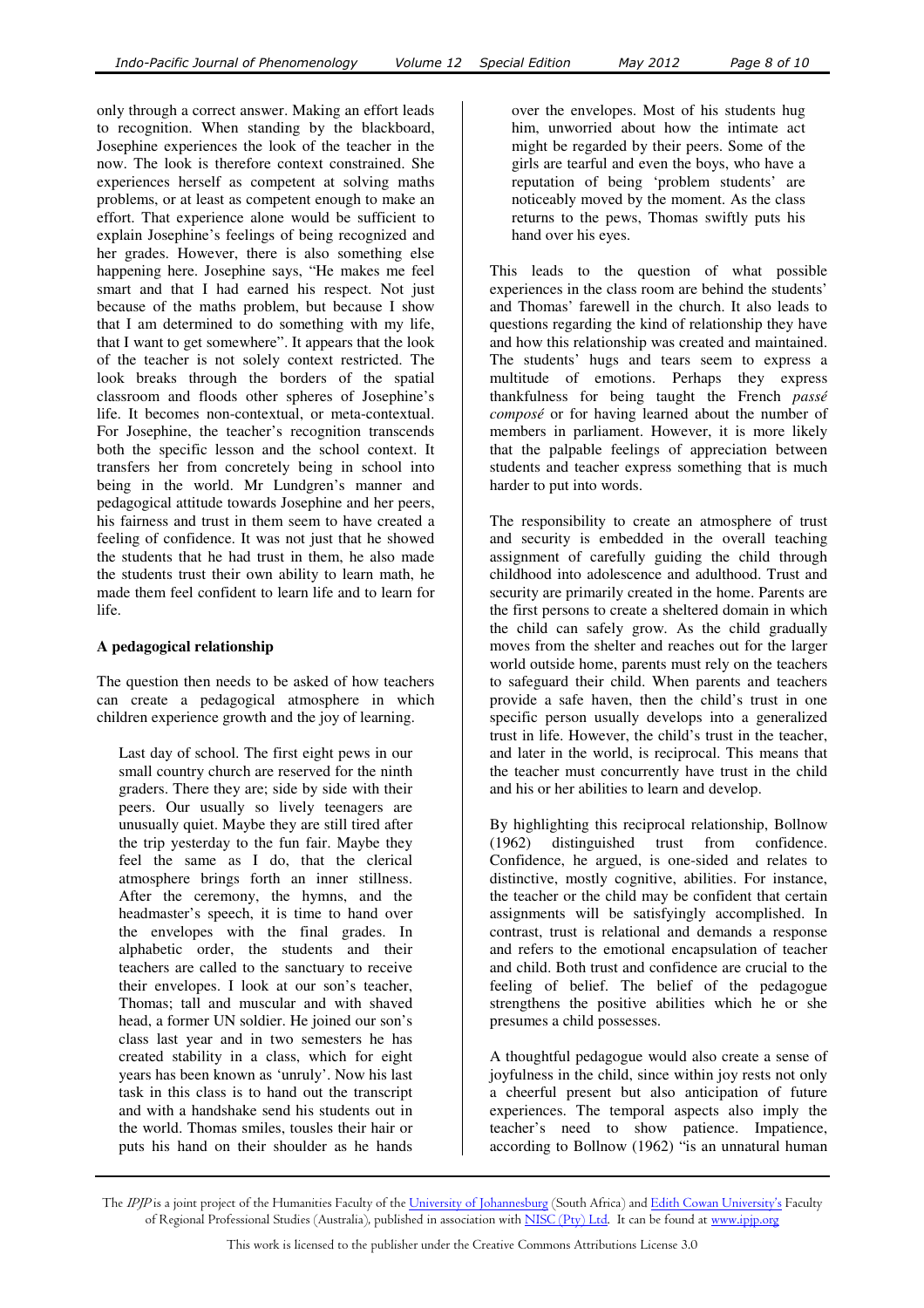temptation because it finds its roots in the attitude of anticipation, in the desire to skip the present and get at the goal as fast as possible" (p. 30). The educator who is patient and also shows patience creates a feeling of hope in the classroom. Where there is patience and hope, there is an atmosphere of serenity, a stillness that promotes the child's development.

For the students who shared their lived experiences of school failure with me, the notions of trust, confidence, belief, joyfulness, patience, hope, and

serenity are incomprehensible. They simply have not experienced these things. On the contrary, they have experienced chaotic classrooms, pedagogical situations containing no joy, and impatient teachers who neither showed hope for them nor created a sense of trust. Not only have these teachers participated in creating feelings of school failure, they are also the co-creators of human beings with little or no sense of their own human value.

\_\_\_\_\_\_\_\_\_\_\_\_\_\_\_\_\_\_\_

#### **Referencing Format**

Henriksson, C. (2012). What did you learn in school today? *Indo-Pacific Journal of Phenomenology*, 12 (Special Edition, May: *Early Childhood Education and Phenomenology*), 10 pp. doi: 10.2989/IPJP.2012.12.1.5.1113

#### **About the Author**



Carina Henriksson is an Assistant Professor in the School of Education, Psychology and Sport Science, Linnaeus University, Sweden. She teaches phenomenological pedagogy and the philosophy of science as well as qualitative methodology and methods. Carina's fields of interest include student school failure, student drop-out, the pedagogical relationship, hermeneutic-phenomenological methodology, research, and writing. Her most recent publications are *Hermeneutic Phenomenology in Education: Method and Practice* (2012, in press); *Klassrumsflyktingar. Pedagogiska situationer och relationer i klassrummet* [*Classroom Refugees, Pedagogical Situations and Relations in the Classroom*] (2009); and *Living Away from Blessings: School Failure as Lived Experience* (2008). Carina is also editor of the journal *Phenomenology & Practice*. After four years

at universities in Singapore, Thailand, and Brunei, Carina now lives in Canberra, where she continues to research her field of interest and lecture at different universities in Australia and New Zealand.

E-mail address: carina.henriksson@gmail.com

#### **References**

- Bollnow, O. F. (1989). Preliminary exploration of the notion of a pedagogical atmosphere. *Phenomenology + Pedagogy, 7,* 5-63.
- Buber, M. (1993). *Om uppfostran* (L.W. Freij, Trans.). Ludvika: Dualis. (Original work published 1953).
- Croona, G., & Jenner, H. (2001). Om makt och jämlikhet i professionella relationer. *Tidskrift for Socialpædagogik, 7*, 53-58.
- Hansen, D. T. (1986). Teaching as a moral activity. In V. Richardson (Ed.). (1986). *Handbook of research on teaching* (pp. 826-857)*.* Chicago: Chicago University.
- Henriksson, C. (1999). *Gymnasieskolans individuella program språngbräda ellerslasktratt. Utvärdering av ett individuellt program* [The Individual program – springboard or slop pail? Evaluation of an individual program]. Växjö: Växjö University.

Henriksson, C. (2008). *Living away from blessings. School failure as lived experience.* London, Ont.: Althouse.

Jackson, P. W., Boostrom, R. E., & Hansen, D. T. (1993). *The moral life of schools*. San Francisco: Jossey-Bass.

The IPJP is a joint project of the Humanities Faculty of the University of Johannesburg (South Africa) and Edith Cowan University's Faculty of Regional Professional Studies (Australia), published in association with NISC (Pty) Ltd. It can be found at www.ipjp.org